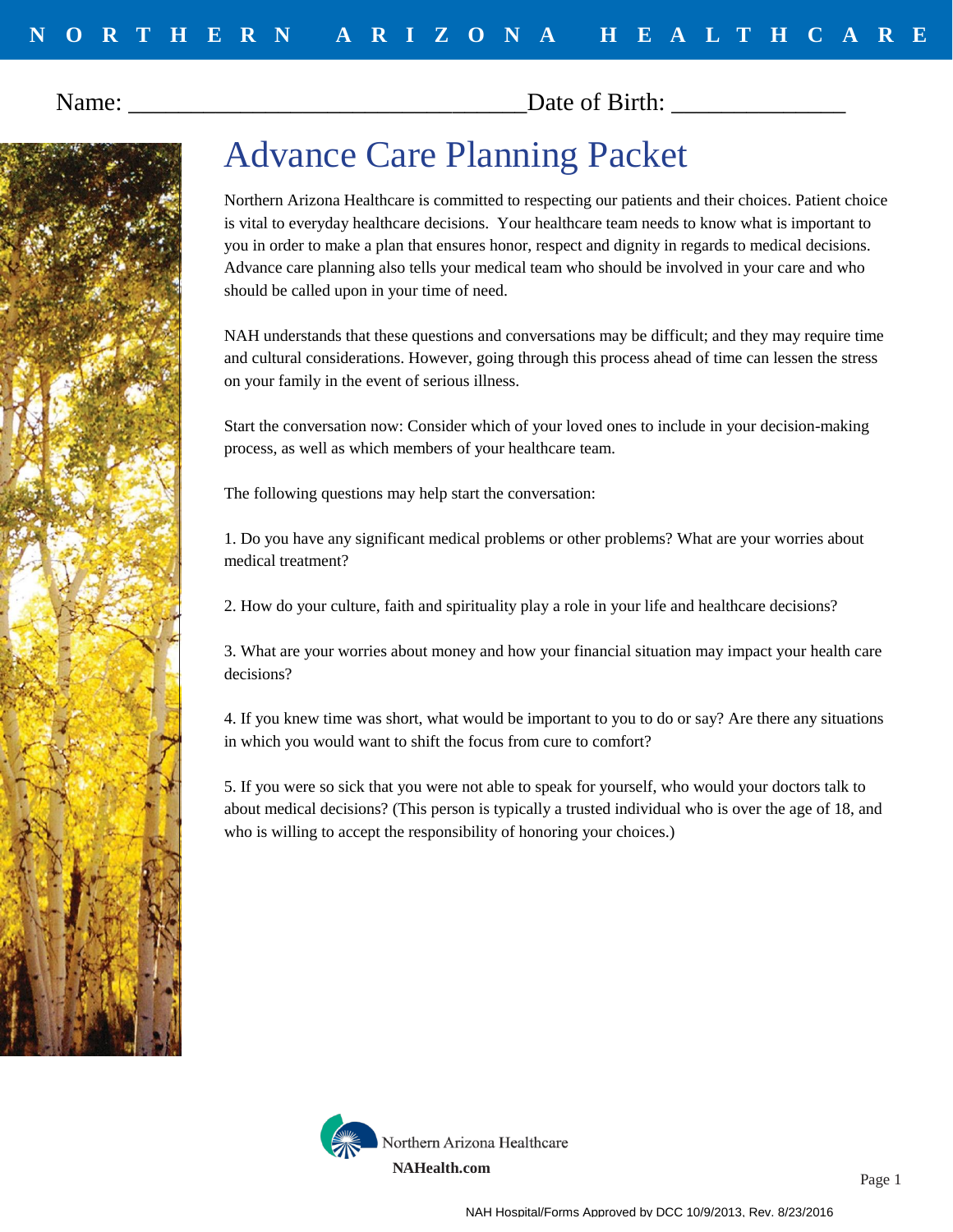Name: Solution and Date of Birth:



### Healthcare (Medical) Power of Attorney with Mental Health Authority

If I am unable to communicate my wishes and healthcare decisions due to incapacitation, or my doctor determines that I am not able to make my own healthcare decisions, I appoint the following person (hereafter referred to as "healthcare power of attorney" or "healthcare agent") to represent my choices and healthcare decisions. (If you **DO NOT** choose someone to make decisions for you, write **NONE** in the line for the agent's name).

My healthcare power of attorney will make choices for me about my medical care, including limitations to lifeprolonging treatment. My healthcare power of attorney will interpret any instructions I have given in this form according to his/her understanding of my wishes, values and beliefs. My healthcare power of attorney will review and release my medical records as needed for my medical care (Health Insurance Portability and Accountability Act of 1996). **By initialing below:**

\_\_\_\_\_\_\_ I specifically consent to give my healthcare agent the power to admit me to an inpatient or partial psychiatric hospitalization program if ordered by my physician.

\_\_\_\_\_\_ This Advance Directive (Living Will), with Healthcare Power of Attorney with Mental Health Authority, may NOT be revoked if I am incapacitated.

| $\cdots$ , accountance $\cdots$ |  |  |  |
|---------------------------------|--|--|--|
|                                 |  |  |  |
| My alternate agent is:          |  |  |  |
|                                 |  |  |  |
|                                 |  |  |  |
|                                 |  |  |  |

### **Sign here for the Advance Directive and Healthcare Power of Attorney Forms:**

Please ask two individuals to witness your signature who are not related or financially connected to you. Signature/Print:

\_\_\_\_\_\_\_\_\_\_\_\_\_\_\_\_\_\_\_\_\_\_\_\_\_\_\_\_\_\_\_\_\_\_\_\_\_\_\_\_\_\_\_\_\_\_\_\_\_\_\_Date:\_\_\_\_\_\_\_\_\_\_\_\_\_\_\_\_\_\_\_\_\_ Witnesses: I personally witnessed the signing of this document. I certify that I am not appointed as healthcare agent in this document. If I am a healthcare provider or an employee of a healthcare provider, I certify that I am not providing direct care to this individual. Witness Signature/Print: \_\_\_\_\_\_\_\_\_\_\_\_\_\_\_\_\_\_\_\_\_\_\_\_\_\_\_\_\_\_\_\_\_\_\_\_\_\_\_\_\_\_\_\_\_\_\_Date:\_\_\_\_\_\_\_\_\_\_\_\_\_\_

This document may be notarized instead of witnessed.

| On this the control of the control of the control of the control of the control of the control of the control o |                                                                                                                 | $\alpha$ day of $\alpha$ , in the year of $\alpha$ , personally appeared before                        |
|-----------------------------------------------------------------------------------------------------------------|-----------------------------------------------------------------------------------------------------------------|--------------------------------------------------------------------------------------------------------|
|                                                                                                                 |                                                                                                                 | me the person signing, known by me to be the person who completed this document and acknowledged it as |
|                                                                                                                 |                                                                                                                 | his/her free act and deed. IN WITNESS THEROF, I have set my hand and affixed my official seal in the   |
| County of _________________                                                                                     | State of the state of the state of the state of the state of the state of the state of the state of the state o | on the date written above.                                                                             |
| Notary Public                                                                                                   |                                                                                                                 |                                                                                                        |
| My Commission expires:                                                                                          |                                                                                                                 |                                                                                                        |